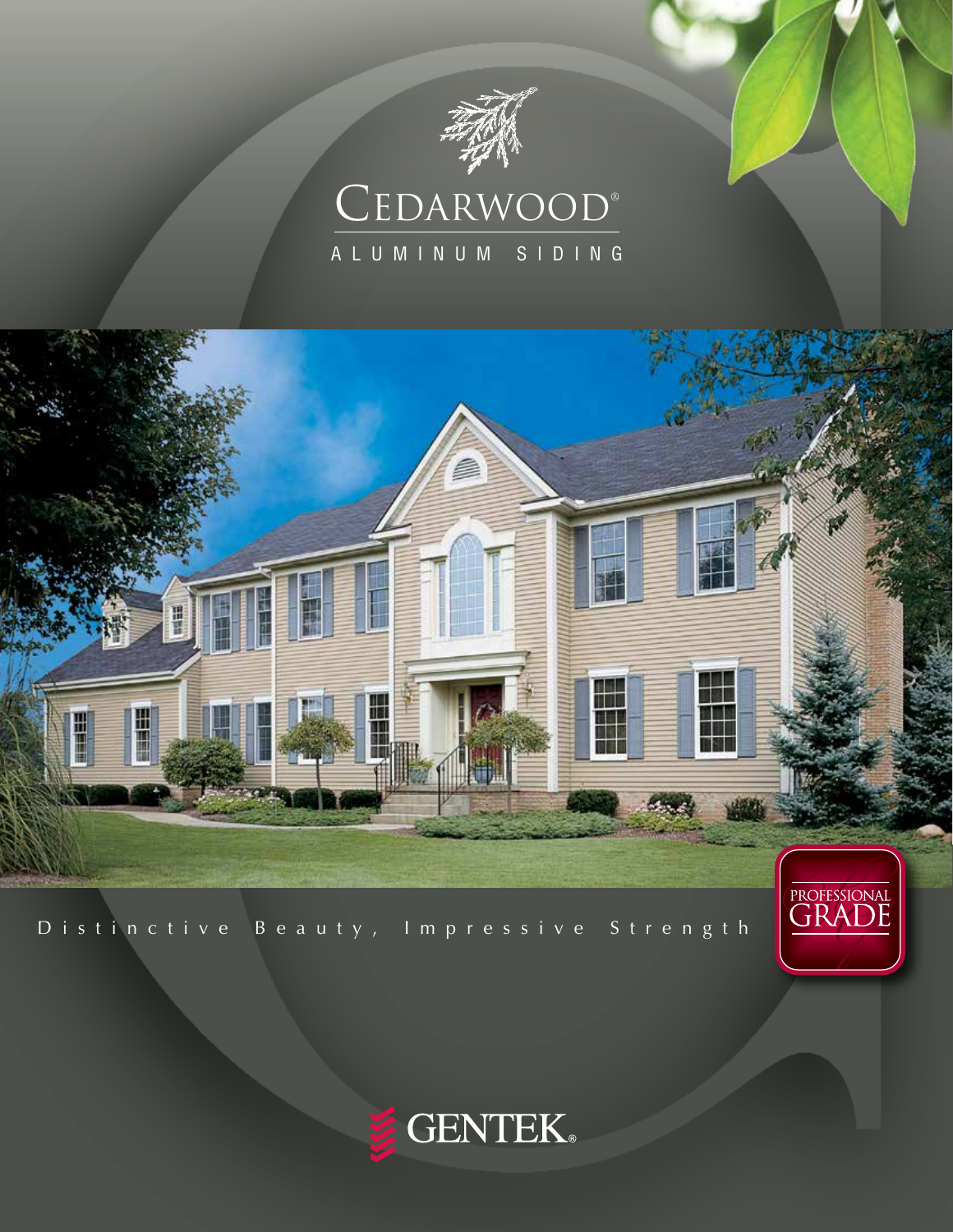# CEDARWOOD® ALUMINUM SIDING

## Higher EXPECTATIONS... **EXTRAORDINARY RESULTS**

Industry-leading technology and innovation. Craftsmanship unrivaled in quality and performance. Outstanding products. Impeccable service. The confidence and trust of every customer, every day.

For more than 50 years, Gentek Building Products has manufactured siding and accessories in beautiful styles and exquisite colors. With durable finishes that are easy to maintain. Backed by warranties that deliver lasting protection and excellent value. Giving you the expertise and personal touch – that make us truly a part of your home.

**SENTEK** 







Accent the architecture of your home with coordinating soffit, fascia and trim. Beautifully crafted exterior accessories will give your home a distinctive touch of personality and visual appeal.

Double 5" Clapboard

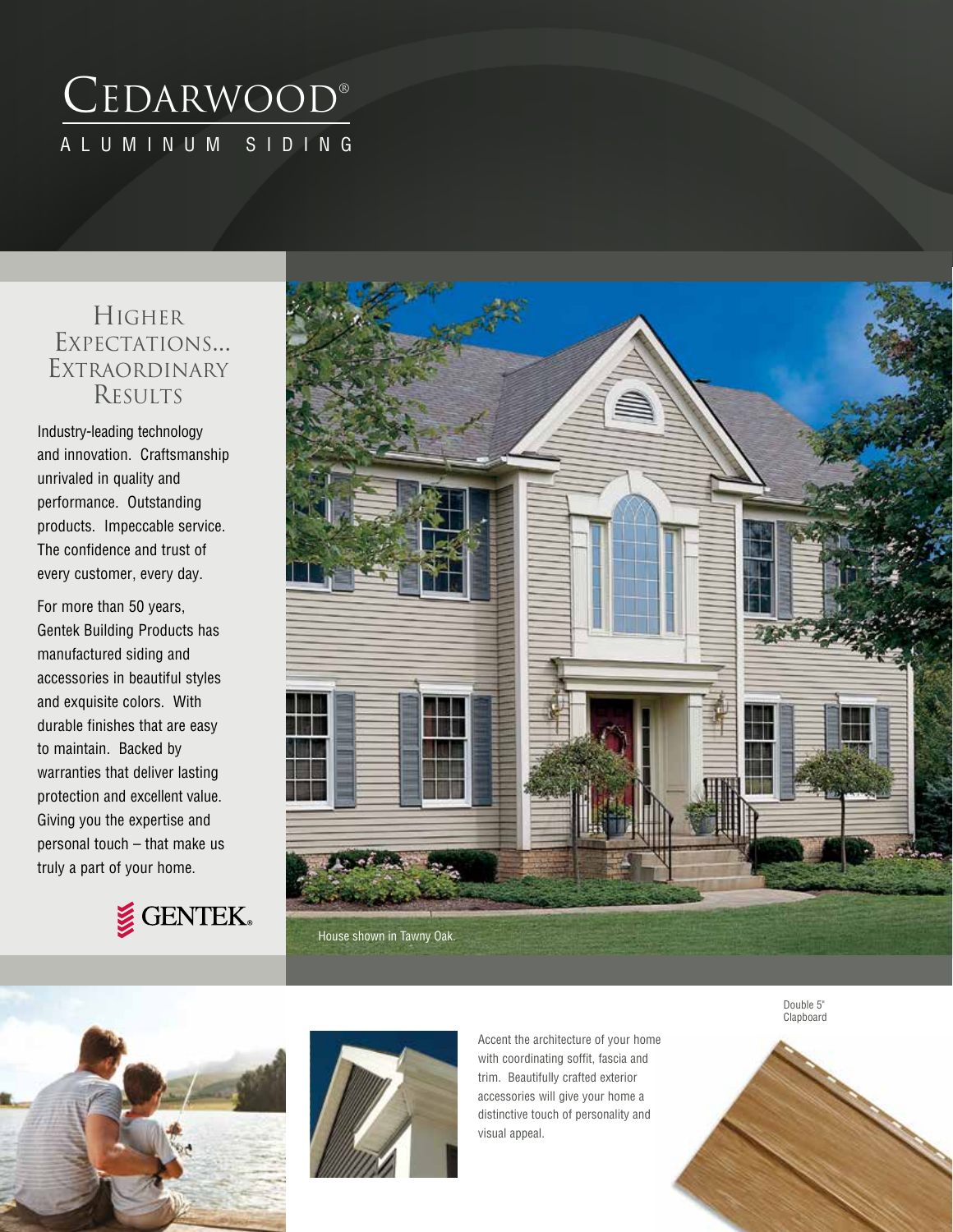#### Color Palette



NATURALLY INSPIRED The rich earth tones and authentic texture of Cedarwood aluminum siding readily summon the warmth and simplicity of gracious living. Cedarwood's convincing wood-like appearance is the result of our patented Color Fusion coating process. Intertwining natural hues in non-repeating patterns create the beautiful variegated tonal coloring of genuine cedar. As distinctive as each tree in the forest, this unique finish will singularly define your well-appointed home.

#### Beautifully Protective

Cedarwood's exquisite appearance is as strong as it is beautiful. Beginning with a heavy-duty aluminum core, each panel is "weather-sealed" in a resilient Kynar® PVDF coating specially formulated to resist staining, mildew and dirt.



This best-in-class design and construction make Cedarwood an excellent choice for all-weather

protection. Frigid temperatures, searing sun and blasting winds are no match for its commanding strength. Cedarwood also is warranted against excessive chalking or color change for 25 years – further assurance that your home will look great for years to come.\*

## Easy to Maintain

You can forget about struggling with ladders and time-consuming upkeep. Cedarwood aluminum siding is easy to maintain. Unlike fiber cement that may require periodic recaulking and repainting, or wood siding that typically needs repainting every five to seven years, Cedarwood demands not much more than a simple rinse with a garden hose – ideal for today's lifestyle.

## Environmentally Friendly

Did you know that all Gentek aluminum siding products are produced from material that is at least 90% recycled aluminum? At the end of its long useful life, aluminum siding is 100% recyclable and can be recycled back into similar products with no loss of quality. Using recycled aluminum instead of raw materials also reduces the generation of air pollution such as carbon dioxide (CO2), sulfur dioxide (SO2) and nitrous oxide by 95% and water pollution by 97%.<sup>1</sup> Eco-friendly Cedarwood aluminum siding further helps the environment because it never needs to be repainted, thereby reducing the amount of paint and other maintenance-related substances entering the waste stream.

## Investing in Your Home

Like many people, your home may be your most important investment. Cedarwood's easy upkeep and attractive appearance can enhance the curb appeal of your home while improving its overall value. And in today's resale market, a beautiful, low-maintenance exterior can be an important amenity.

#### **Built Weather-Tough!**

Cedarwood aluminum is performanceengineered to shield your home from outdoor elements, such as harsh winds and water, and other destructive weather. Unlike wood, compressed particle board or fiber cement, Cedarwood won't absorb moisture.



**Added Dimension** The extra-deep 1/2" butt height of Cedarwood aluminum siding adds greater dimension and style with dramatic shadow lines.



**Superior Finished Look** While fiber cement and compressed particle boards typically require caulked joints, Cedarwood's "seams" are crisp and clean.